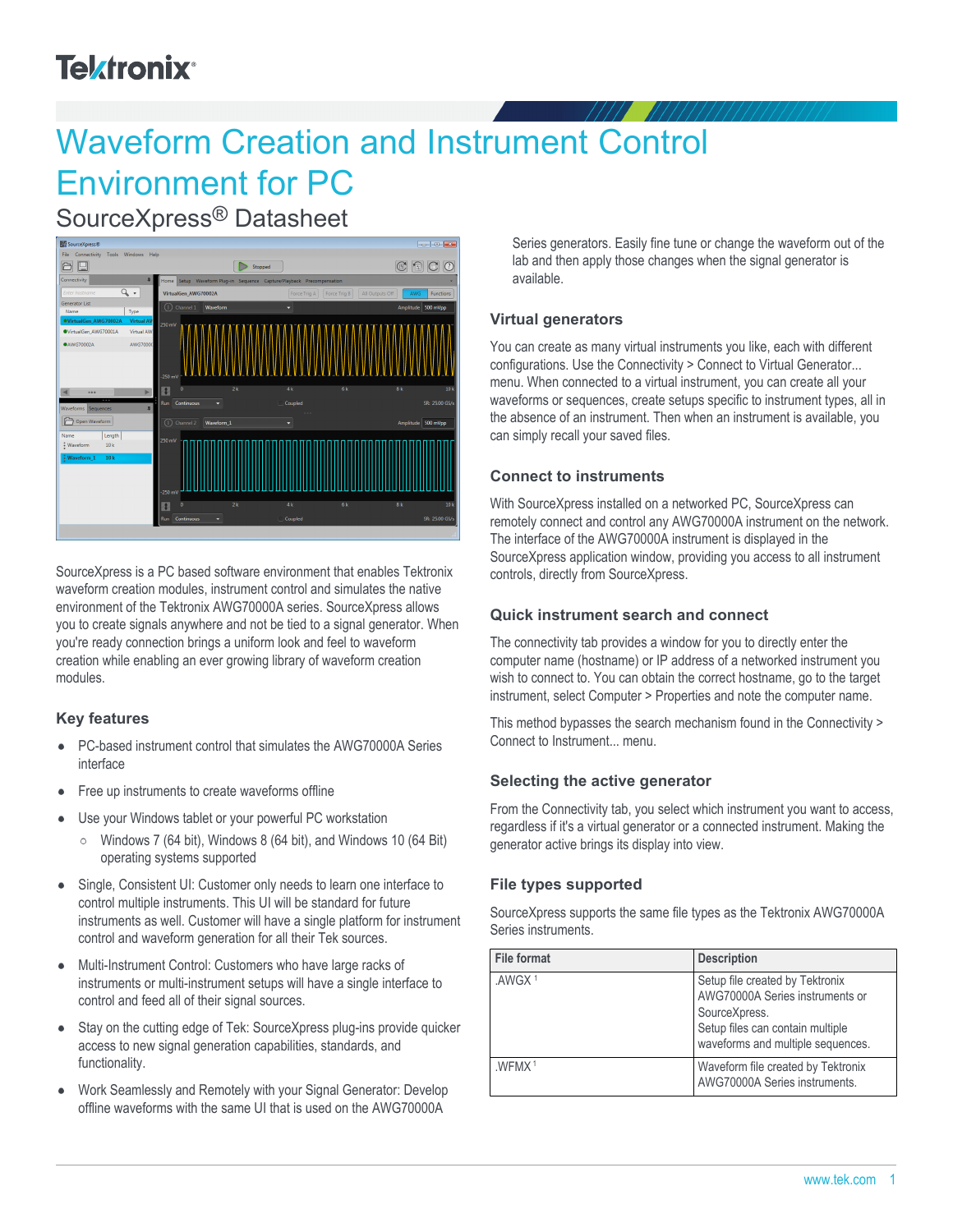| <b>File format</b> | <b>Description</b>                                                                                                                                                                                                 |
|--------------------|--------------------------------------------------------------------------------------------------------------------------------------------------------------------------------------------------------------------|
| .AWG <sup>1</sup>  | Setup file created by Tektronix<br>AWG5000 or AWG7000 Series<br>instruments.                                                                                                                                       |
| .WFM1              | Waveform file created by Tektronix<br>AWG400/500/600/700/5000/7000 Series<br>Instruments.<br>Waveform file captured by Tektronix<br>TDS/DPO/MSO/DSA Series instruments                                             |
| JSF <sup>1</sup>   | Waveform file captured by Tektronix<br>TDS/DPO/MSO/DSA Series<br>instruments.                                                                                                                                      |
| PAT <sup>1</sup>   | Waveform file created Tektronix<br>AWG400/500/600/700 Series<br>instruments.                                                                                                                                       |
| .10T <sup>1</sup>  | Waveform file captured by Tektronix<br>RSA3000 Series instruments.                                                                                                                                                 |
| .TIQ <sup>1</sup>  | Waveform file captured by Tektronix<br>RSA6000/5000, SPECMON, MDO4000<br>Series instruments or by SignalVu-PC.                                                                                                     |
| .TFW1              | Waveform file created by Tektronix<br>AFG3000 Series Instruments                                                                                                                                                   |
| .TXT <sup>1</sup>  | ASCII file created by Tektronix<br>AWG5000 or AWG7000 Series<br>instruments. If using Excel, use .csv files<br>by first changing the file extension to .txt.<br>(The batch file load uses .csv files<br>directly.) |
| RFD <sup>1</sup>   | Waveform file created by Tektronix<br>RFX100 RFXpress Advanced RF/IF/IQ<br>waveform software.                                                                                                                      |

| <b>File format</b>  | <b>Description</b>                                                                                    |
|---------------------|-------------------------------------------------------------------------------------------------------|
| $.SXD$ <sup>1</sup> | Waveform file created by Tektronix<br>SDX100 SerialXpress high-speed serial<br>data signals software. |
| MAT.                | Matlab file type, Level 5 or Level 7.3.<br>(Must conform to Tektronix file format.)                   |
| .TMP                | Midas BLUE file type. (Must conform to<br>Tektronix file format.)                                     |
| .PRM                | Midas BLUE file type. (Must conform to<br>Tektronix file format.)                                     |
| SEOX <sup>1</sup>   | Sequence file created by Tektronix<br>AWG70000A Series instruments.                                   |
| .SEQ <sup>1</sup>   | Sequence file created by Tektronix<br>AWG400, AWG500, or AWG600 Series<br>instruments.                |

#### **Suggested requirements**

- Intel<sup>®</sup> Pentium<sup>®</sup> 4 or AMD Athlon<sup>®</sup> 64 processor (2 GHz or faster)
- Windows 7 SP1 (64 bit) , Windows 8 (64 bit) , Windows 8.1 (64 bit) ,  $\bullet$ Windows 10 (64 bit)
- 4 GB of RAM minimum, 8 G of RAM recommended
- 5 GB of available hard-disk space, 10 GB recommended (exact space depends on number of waveforms and size)
- 1366x768 display (1920x1080 recommended)
- OpenGL® 2.0, 32-bit color, and 1 GB of VRAM

<sup>1</sup> Proprietary Tektronix file format.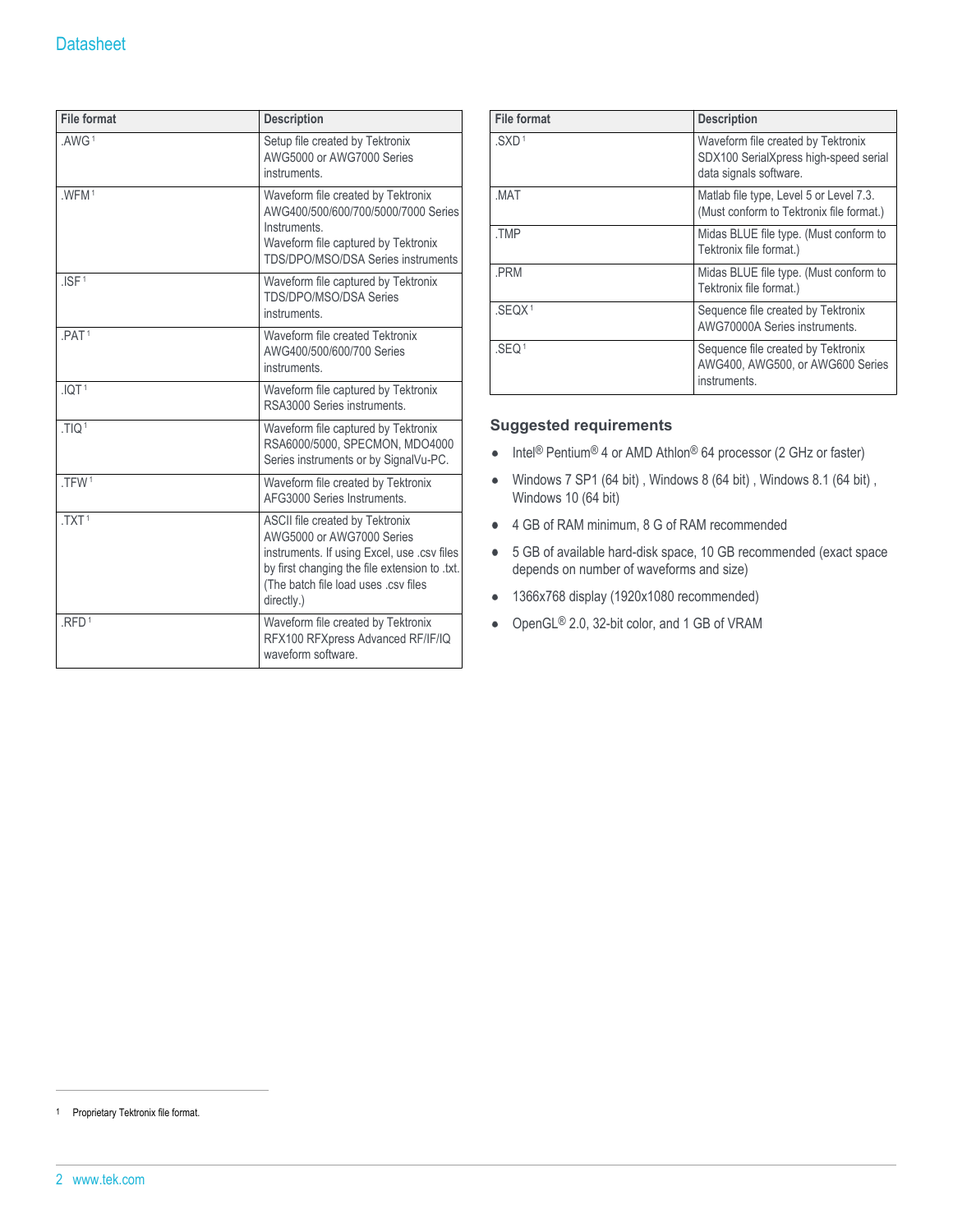## Ordering information

SourceXpress is a free application available for download at [www.tektronix.com/downloads.](http://www.tek.com/downloads)

Application plug-ins are available for purchase to enhance the capabilities of SourceXpress.

Information on SourceXpress and available Plug-Ins are available at http://www.tek.com/sourcexpress

### **Plug-in licensing and activation**

Optional plug-in applications to SourceXpress require the purchase of a license before they are fully functional. Each optional plug-in requires its own license. Licenses are managed within the Tektronix Asset Management System (Tek AMS). The Tek AMS web site address is [www.tektronix.com/products/product-license](http://www.tek.com/products/product-license). Product license management requires a login account.

There are two types of licenses available for plug-in applications: node-locked (NL) and floating (FL).

- Node Locked Licenses provide your own copy of the application on your instrument or personal computer and are permanently assigned to a specific Hostid or product  $\bullet$ model/serial number.
- Floating licenses can be moved between different Hostids or product models.  $\bullet$

Use the Tektronix Asset Management system to check in and check out floating licenses.

### **Certifications**



Tektronix is registered to ISO 9001 and ISO 14001 by SRI Quality System Registrar.

 $GPIB$ 

Product(s) complies with IEEE Standard 488.1-1987, RS-232-C, and with Tektronix Standard Codes and Formats.